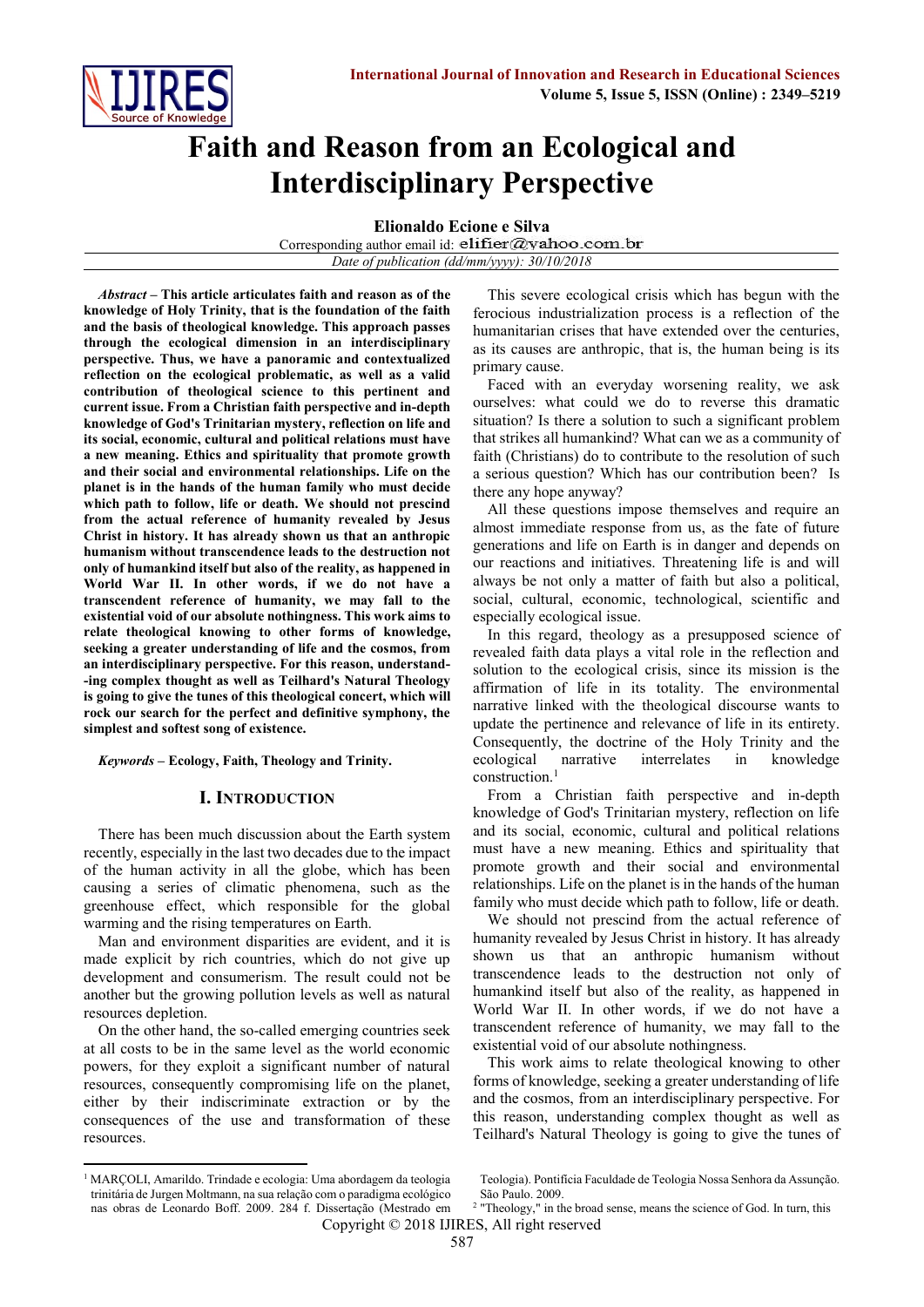

this theological concert, which will rock our search for the perfect and definitive symphony, the simplest and softest song of existence.

## **II. THE ECOLOGICAL CRISIS UNDER A THEOLOGICAL SCOPE**

This work intends to offer an accredited word from theological science<sup>2</sup> on the environmental problem, which has increasingly reached global proportions. It is a matter of presenting the proper contribution from theological knowledge in its ethical-social approach from the dynamics of complexity. In this dialogical relationship of knowledge, we can evaluate the theology contribution to global ecological reflection, as well as its relevance to peoples and societies.

Our starting point is the source of the Christian mystery: The Holy Trinity, that is, the beginning and origin of all cosmic creation. The Father, the Son, and the Holy Spirit coexist eternally intimately bound by a single nature, which guarantees and continually generates its perfect unity, and at the same time allows its diversity and peculiarity<sup>3</sup>, for the Trinity means three different Persons in a single substance or nature<sup>4</sup> . In this way, the Trinity is the principle and foundation of all created reality.

The Trinitarian mystery of God is known as the immanent Trinity, that is, the Trinity itself, in its perichoretic relation<sup>5</sup>. However, this mystery is made known by the Economy of Salvation $6$  that is, by the historical-salvific revelation of the Son of God, who reveals himself in human categories, presenting the divine face of the man and the human face of God.

The Trinitarian model is the highest goal of life and society, for it expresses communion and perfection in its totality while guaranteeing the plurality and singularity expressed in the divine Persons at the same time. Each Person is in essence, allowing the other to be itself, without divisions or separations, in a perfect communion of wills.

The fundamental goal that theology pursues is to present the understanding of Revelation and the content of faith.

 $\overline{a}$ 

Thus, the exact center of its reflection must be the contemplation of the very mystery of the one and Triune God. Consequently, we have the reflection on the mystery of the incarnation of the Son of God: He becomes man and then walk to passion and death, a mystery that will lead to his glorious resurrection and ascension to the right Father, from where he will send the Spirit of truth to constitute and inspire his Church. As a result, the first obligation of theology is to understand the kenosis of God, a great mystery for the human mind, because it is unsustainable for us the very fact that suffering and death expresses love offered without asking anything in return<sup>7</sup>.

From the anthropological point of view, we can affirm that man is a religious being, that is, that carries with it a profound spiritual dimension which is capable of God and open to transcendence. Even when not professing any faith, this ability is pulsing and sometimes intriguing. Furthermo- -re, man somehow seeks transcendence, questioning his existence and his ultimate end.

From this perspective, theology can offer us a singular contribution, since it focuses on life in all its depth and meaning. The theology of creation, for example, reminds us that the human being lives the Adamic condition of son Earth (for it is clay ...) and son of Heaven (... modeled by the divine Potter) $\delta$ , and therefore has a particular vocation to life and life in fullness (cf. Jn 10,10).

In the account of paradise, the human being has a mission: to "cultivate and keep the garden" (Gn 2:15). That means that he is responsible for all the life on earth rather than his own alone, as God he participated in the work of creation in a privileged way, establishing him in his image and likeness (Gn  $1:26$ <sup>9</sup>.

The ecological crisis has been aggravated in the last two decades, and therefore, the responsibility for "garden cultivation" is urgent. This cultivation is not an obligation of those who are Christian or have faith, but it is the task of all religions, peoples, nations, and cultures. In short, of every human being who lives on Planet Earth, for it is our unique common home (ecumene).

expression has two meanings: objective and subjective. In the objective sense, it means the science that has God by the object; in the subjective one, the science that God himself possesses and communicates to men by grace. 1. In the subjective sense, theology is God's science of self and the created universe. God, the subsistent being, infinite and perfect, has its own and connatural purpose for himself. 2. In the objective sense, theology is the science that has as purpose God. This science can, in turn, be considered the sum of human knowledge about God (human knowledge, knowledge, Wissenschaft), or as the assimilation and intelligence by the man of this body of knowledge about God. Theology is the science about God in one way or another. LATOURELLE, Rene. *Teologia ciencia da salvacao*. Trans. Monges Beneditinos de Serra Clara. Sao Paulo: Paulinas, 1971. p. 11-14.

<sup>&</sup>lt;sup>3</sup> The peculiarity of the Father is to be inborn, to be generated by no one, and to be the source of all divinity; the peculiarity of the Son is to be begotten eternally by the Father, receiving all his substantial reality from the Father; the Holy Spirit peculiarity resides in the fact that IT distinctly comes from the Father alike the Son (not a second Son) or through the Son. BOFF, Leonardo. *Trindade e Sociedade. Serie II: O Deus que liberta o seu povo*. Col. Teologia e libertação. Rio de Janeiro: Vozes, 1987. p. 75.

<sup>4</sup> Gregory Nazianzeno formula (329-390): "One nature (ousia) and three persons (Hypostases)" was devoted in the Council of Constantinople I (381), indicating the contribution of the Cappadocian's fathers on the nature of the unit and the peculiarity existing in the three persons of the

Trinity. Idem.

<sup>&</sup>lt;sup>5</sup> Perichoresis means first of all the involvement of one Person with the other two. Each Divine Person penetrates the other and lets himself be penetrated by it. This interpenetration is an expression of the love and life that constitute the divine nature. It is proper for love to communicate; it is natural for life to expand and want to multiply. Thus the three divine meet from all eternity in an infinite outpouring of love and life toward the other. BOFF, Leonardo. *A Santíssima Trindade é a melhor comunidade*. Petrópolis – RJ: Vozes, 2009. p. 40.

<sup>&</sup>lt;sup>6</sup> Irenaeus of Lion is the first to use this term in his theology, narrating the salvific events wrought by God in Christ, revealing the magnanimity of his design. Irenaeus, of Lion. *Patristic*. Trans. Lourenço Costa. III. São Paulo: Paulinas, 1995. p. 338. Economy comes from the Greek word *oikonomia (Oikos + nomos)* which means the rule of the house, the administration of the house. God's saving economy means God's plan for men to make them partakers of his life, his love, his happiness. This plan is manifested in the history of salvation. BECKHAUSER. Frei Alberto. *Celebrar a Vida Cristã*. 4° Ed. Petrópolis – RJ: Vozes, 1988. p. 24.

<sup>7</sup> JOHN PAUL II. *Fides et Ratio*. Apostolic Letter. 3. ed. São Paulo: Loyola, 1998, n.93.

<sup>8</sup> MAÇANEIRO, Marcial. *Religiões & ecologia: cosmovisão, valores, tarefas*. São Paulo: Paulinas, 2011. p. 71.

<sup>9</sup> KRAUSS, Heinrich; KÜCHLER, Max. *As origens: Um estudo de Gênesis 1-11*. Trad. Paulo F. Valério. São Paulo: Paulinas, 2007. p. 86.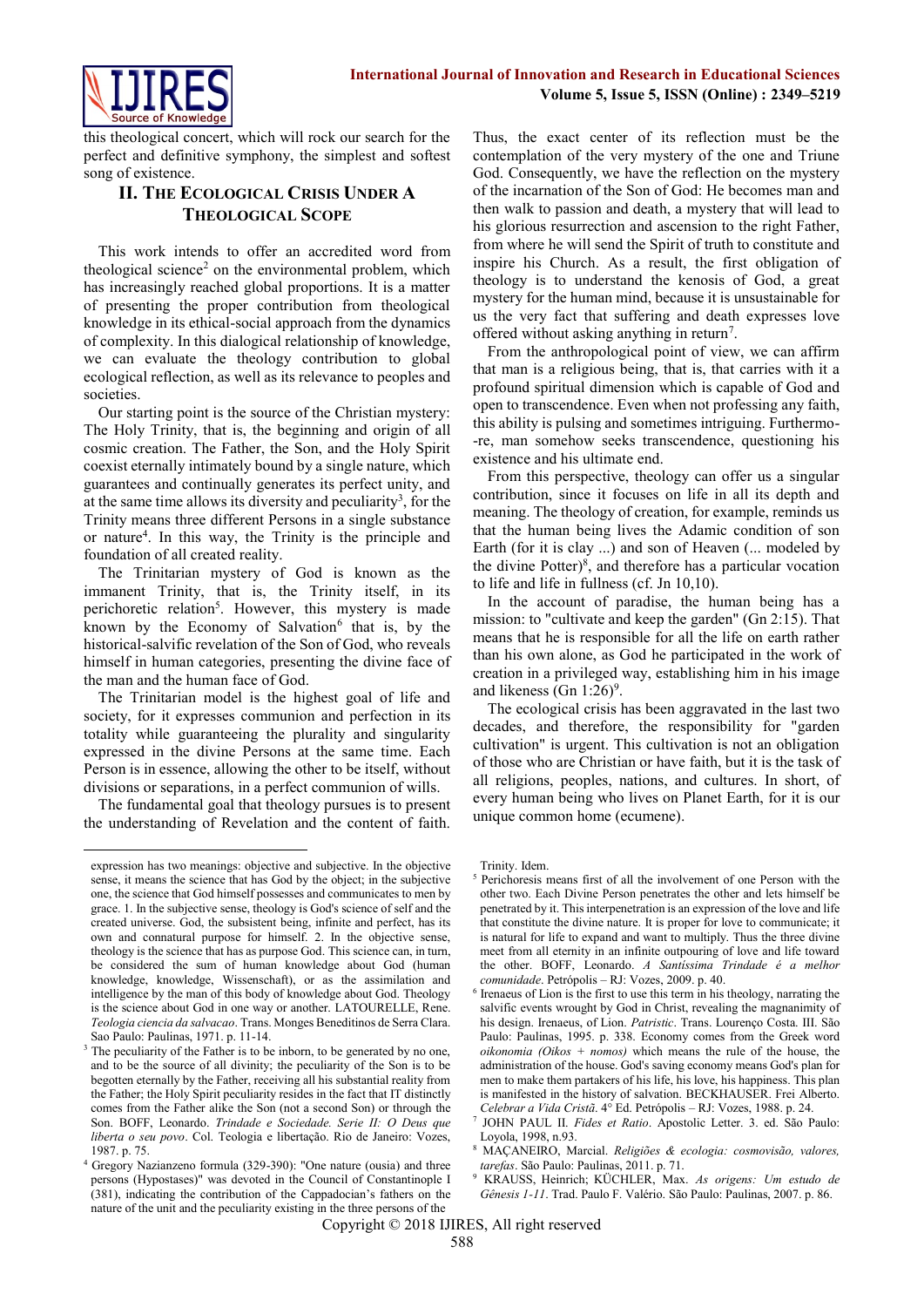

The human family must organize itself to guarantee the possibility of life for the future generations, and especially for the poor and oppressed who suffer most from the ecological crisis and face survival risk. It is a question of life or death; therefore, it is necessary faith that works through spirituality, which means a more harmonious and integrated way of living with God and His creatures.

In this sense, we should not think of salvation only in a personal or institutional perspective as it must gain a vast reach denoting recapitulation<sup>10</sup> of all things in Christ (cf. Col 1, 15-20).

## **III. FAITH AND REASON: A TENSE AND INTENSE RELATIONSHIP!**

At the beginning of Christianity, the Apostle Paul debated with "some Epicurean and Stoic philosophers" (Acts 17:18). Contact with other publics outside the Jewish ones made dialogue with different cultures necessary. Paul's speech in the Areopagus illustrates this effort; the first Christians had to resort to the natural knowledge of God and

the voice of the moral conscience of men (cf. Rom 1: 19- 21, 2: 14-15, Acts 14: 16-17) to succeed in evangelization.

The command of Jesus Christ to the disciples to go everywhere "unto the ends of the earth" (Acts 1: 8), to spread the truth revealed by Him, made the Christian community very early realize the universality of the proclamation and obstacles resulting from the diversity of  $cultures<sup>11</sup>$ . Notwithstanding, what is at stake here is the relationship between faith and reason.

Throughout history, this relationship was marked by a certain degree of tension, which is positive, because stress generates reflection. Nevertheless, in many periods of history the valorization of one to the detriment of the other frequently caused a radical polarization. This separation drama has generated extreme consequences namely the enlightenment<sup>12</sup>, rationalism<sup>13</sup> and positivism<sup>14</sup> just to name a few.

On the other hand, the exclusive focus on faith also marked history negatively, because religion, when absolutized, becomes a lethal weapon with unimaginable reaches. Many examples throughout history corroborate  $it^{15}$ .

<sup>1</sup> <sup>10</sup> The Pauline understanding of the scope of the saving work of Christ leads him to make statements that seem to speak of a final restoration of all. (Contrary to the view initiated by Origen, the phrase *apokatastasis pantōn* in Acts 3:21 does not indicate the conversion of all, but the "restoration of all things" [see Oepke, 391, the sense of Pantone as neutral], or the universal renewal of the earth, the hope of the Old Testament prophets to be fulfilled through Jesus Christ in his parousia, according to Peter's sermon). HAWTHORNE, Gerald F.; MARTIN, Ralph P.; REID, Daniel G. *Dicionário de Paulo e suas cartas*. In: Universalismo. Trad. Barbara Theoto Lambert. São Paulo: Vida Nova, Paulus, Loyola, 2008. p. 1218.

<sup>11</sup> Ibid. *Fides et Ratio*, No. 70.

<sup>&</sup>lt;sup>12</sup> The Enlightenment is, therefore, the vast and complex European spiritual movement which is characterized by full confidence in the ability of reason to ward off the haze of the unknown and the mystery that clouds the human spirit and enlightens them to make them better and happier men. It emerged in the eighteenth century and inspired several later movements such as the Napoleonic Revolutions and the severe persecutions of the Church and its members. ZAGHENI, GUIDO. *A idade moderna: Curso de História da Igreja III*. Trad. José Maria de Almeida. São Paulo: Paulus, 1999.p. 328.

<sup>&</sup>lt;sup>13</sup> Rationalism: I - Terminology and meaning: At first sight, rationalism expresses nothing more than what is proper to reason, the scope of its powers and the field of its activity. This means that "reasonable" or according to reason is equivalent to "rationalist" or according to rationalism. This definition was the pattern with which we often interpreted phenomena of modern and contemporary life. An example would be the fact that the various interpretations of the world and life are usually considered rationalistic or irrational. The language itself is opposed to such simplification... Rationalism has oscillated between the fascination of its program, in which the rationality is enforced, the source, in turn, of justice and freedom, and deception due not only to the obstacles encountered in its realization but mainly to the internal contradictions of the rationalist conception itself. The story of the success of rationalism is also that of its failure. We may suppose that this incessant shuttle that goes back to the dawn of philosophical thought is already part of human destiny, since it is not conceived that human life cannot be based on irrational ground, which, as such, intend to be universal and therefore to have equal validity to that of the various phenomena, no matter which their nature is - something so inevitable and constructive, as with this principle the being of all the things is questioned. In this perspective of recognition, even of exaltation of the different, the theme of rationalism acquires, in contrast with the emptiness that has left and continues to leave, renewed relevance. The rationalism of the XVII-XVIII centuries: ... Rationalism, as developed throughout the seventeenth and eighteenth centuries, supposes to a good extent a progressive fall from the way centuries ago reason had

understood itself. From considering oneself as immersed and rooted in the mystery of the Trinity, one conceives God according to his measure. In a first state, it is still seen as natural, on the part of the reason, with the Absolute, transcendent, infinite, etc., but it tends to eliminate what is formally a mystery, to allow what is being filtered and distilled as a clear and distinct idea. The objective of the intellectual activity is not the Trinity at all, but the unique and simple God. This God was regarded as a personal being, though not in the Trinitarian sense. In a second phase, rationalism drifted toward complete depersonalization of God, which in a somewhat vague way is conceived as "*Omnitudo realitatis*," although it is still considered as the supreme being. In a third phase, what was initially constituted to dispense with the mystery will end in denial of God's reality, since it has been conceived as a mere projection of human activity. PIKAZA, Xabier; SILANES, Nereo. *Dicionário teológico: O Deus cristão*. Racionalismo. In: Mariano Álvarez Gómez. Trad. I.F.L. Ferreira, Honório Dalbosco e equipe. São Paulo: Paulus, 1988. p. 763- 766.

<sup>&</sup>lt;sup>14</sup> Philosophical doctrine of Auguste Comte (1798-1857), who attributed capital importance to positive science for the progress of culture. It admitted as a deviation and anomaly to the Religion of Humanity, professing a radical historicism. In Brazil, its connections with the famous "Religious Question" of 1872 are well known. SCHLESINGER, Hugo; PORTO, Humberto. *Dicionário enciclopédico das religiões*. In: Positivismo. Petrópolis, RJ: Vozes, 1995. p. 2092.

<sup>&</sup>lt;sup>15</sup> Inquisition: - (Catholicism) Ecclesiastical court for the preservation and defense of the Catholic religion. Given their competence to investigate and punish for lack of loyalty, many converted Jews fell under their jurisdiction. One of the darkest periods in the history of human persecution. The Court of the Holy Office was established in 1184 by the Council of Verona as a permanent body of investigation and combat against heresies. In 1233, Pope Gregory IX gave the Holy Inquisition a proper functioning, with an internal regiment of how to prosecute those guilty of Judaism, Protestantism, witchcraft, usury, etc. Tortures were the most commonly used means of obtaining the confessions of persons who were accused, often anonymously, or only by the testimony of a single witness. Whoever was found guilty, besides having his property confiscated, was executed in the club or in a bonfire. Pope Innocent IV officially sanctioned the use of torture in 1252. In the year 1480, the Inquisition settled in Spain and 1540 in Portugal. It is calculated that more than thirty thousand heretics were burned in these inquisitions. In 1821 it was abolished from Portugal and, in 1834, in Spain. The Inquisition developed its maximum activity in the Latin countries, where it gradually extended the scope of its powers: in addition to the heresy itself, it also punished the sacrilegious, the blasphemers, the sodomites, the authors of sorcery and the sorcerers, the magicians, and the alchemists. But neither in France nor Italy did the Inquisition succeed in completely suppressing heresy. Ibid., P. 1920. In 1480, the Inquisition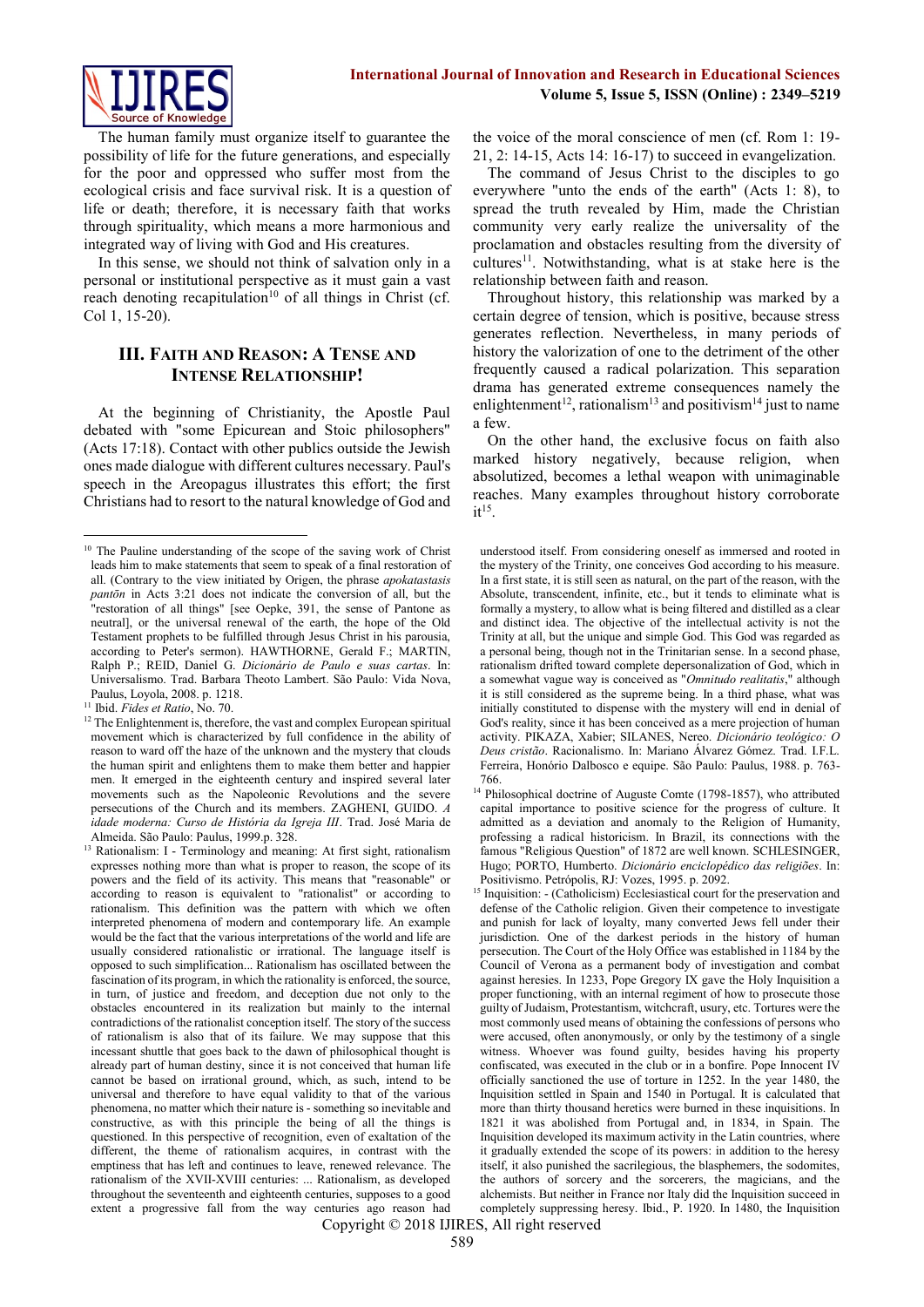Meanwhile, faith is in part rational or rationalizable, as theology, that is, lucid exposition of revealed data, accomplishes the threefold formal characterization of all science, which is to be critical, systematic and selfamplifying<sup>16</sup>. In this sense, faith is superior to reason. As St Augustine affirms, faith purifies the heart, so that it may grasp and support the light of the great reason (magne rationis). And so it was right that the Prophet said: " If ye will not believe, surely ye shall not be established. " (Isa 7:  $9)$ <sup>17</sup>.

Two things are clearly distinguished here: it advises to believe first so that we can understand what we believe next. Therefore, it is reason itself that requires the precedence of faith over reason. If this precept were not rational, it would be irrational. (...) There is no doubt that the same reason, which gives precedence to faith over reason when it comes to the great questions that cannot yet be understood, must itself precede faith ... "<sup>18</sup>.

Hence one cannot take the place of the other since each has its specificity and singularity in the search for truth and the fullness of knowledge. Both are complemented by an incredible dialogue of understanding, in which the human spirit can rise to the absolute, for God desires that all men should be saved and come to the knowledge of the truth (1 Tim 2: 4).

Faith is born of a profound encounter with God, who reveals himself coming to meet us, and this encounter is guided by the dynamics of love, for love seeks union with the beloved. Faith transforms the whole person, precisely insofar as people open themselves to love; it is in this intertwining of faith with love that we understand the form of knowledge of faith, its strength of conviction, its ability to illuminate our steps<sup>19</sup>.

"this light is that light which is God; in fact, this is the creature, that is the Creator; this is done; that the one who has done it; It is mutable because it wants what it did not want, and it knows what it did not know, and it remembers what it had forgotten. However, that one persists unchanging in will, truth and eternity, and then for us it is the beginning of existence, the reason of knowing, the law of love; then, for all animate and irrational beings, it is the nature by which they live, it is the vigor by which they feel, it is the movement by which they seek. So also for all bodies it is the measure for which they subsist, the number for which they are embellished, the weight for which they are

**.** 

ordained. Therefore, that light is the inseparable Trinity, the One God "<sup>20</sup>.

The encounter with God enlightens human existence and gives it sense and meaning, for it enlarges the horizons of history by revealing the human face of God and the divine face of man. This encounter called the paschal mystery of Christ indicates the revelation of God in human categories through Jesus of Nazareth, the Son of God, incarnated in the history of man.

Jesus is the second Person of the Most Holy Trinity. Therefore, He is God even with the Spirit and the Father. Every divine action is a Trinitarian action performed in the communion-participation of the sacred Three. It is imperative to remember that these actions are appropriate: executed by one Person in communion with the other two.

Therefore, the revelation of the God-Trinity - Father, Son and Holy Spirit - is at the base of every Christian theology. Indeed, the Trinitarian Revelation in Christ "is theology itself, the meaning that Greek Fathers would give to theology"<sup>21</sup>. Thus, when seeking God, one is seeking the Trinity, since the Trinity is the foundation of all created reality, existing by itself. In the Trinity all things have existence because the Holy Trinity imposes itself upon our religious conscience<sup>22</sup>.

At present, the teaching of the Church through Pope Francis, in the Apostolic Exhortation *Evangelli Gaudium*, as of November 2013, presents in numbers 242 and 243 a positive and dialogical vision between faith and reason. Pope Francis affirms that the dialogue between science and religion is also part of the evangelizing action that favors peace<sup>23</sup>.

[...] Evangelization is attentive to scientific progress to enlighten it with the light of faith and natural law, to ensure that it always respects the centrality and supreme value of the human person in all phases of his life  $[...]^{24}$ .

Finally, faith is not only a piece of knowledge about God but an ethos, a behavior of life and love, therefore it must be proposed and never imposed. It is a path that must be followed inspired by the Spirit, and this implies spirituality, that is, a conscious, coherent and demanding way of acting.

As we destroy irresponsibly, we must now regenerate urgently. The salvation of the Earth does not fall from Heaven. It will be the fruit of the new co-responsibility and the renewed care of the whole human family. Ethics and spirituality belong here<sup>25</sup>.

<sup>20</sup> AYOUB, Cristiane Negreiros Abbud. *Iluminação Trinitária em Santo Agostinho*. São Paulo: Paulus, 2011. p. 9.

<sup>23</sup> FRANCISCO. *Evagelli Gaudium*. Exortação Apostólica. 1. ed. São Paulo: Paulinas, 2013.

settled in Spain and 1540 in Portugal. It is calculated on more than thirty thousand heretics burned in these inquisitions. In 1821 it was abolished from Portugal and, in 1834, in Spain. The Inquisition developed its maximum activity in the Latin countries, where it gradually extended the scope of its powers: in addition to the heresy itself, it also punished the sacrilegious, the blasphemers, the sodomites, the authors of sorcery and the sorcerers, the magicians, and the alchemists. But neither in France nor Italy did the Inquisition succeed in completely suppressing heresy. Ibid., P. 1920.In the year 1480, the Inquisition settled in Spain and 1540 in Portugal. It is calculated on more than thirty thousand heretics burned in these inquisitions. In 1821 it was abolished from Portugal and, in 1834, in Spain. The Inquisition developed its maximum activity in the Latin countries, where it gradually extended the scope of its powers: in addition to the heresy itself, it also punished the sacrilegious, the blasphemers, the sodomites, the authors of sorcery and the sorcerers, the magicians, and the alchemists. But neither in France nor Italy did the Inquisition succeed in completely suppressing heresy. Ibid., P. 1920.

<sup>16</sup> BOFF, Clodovis. *Teoria do Método Teológico*. 5. ed. Petrópolis – RJ: Vozes, 2004. p. 24.

<sup>17</sup> Ibid., P. 27.

<sup>18</sup> Idem.

<sup>19</sup> FRANCISCO. *Lumen Fidei: sobre a fé*. Carta Encíclica. São Paulo: Paulus/Loyola, 2013. n° 26.

<sup>21</sup> ZAK, Lubomir. *Trindade e imagem: aspectos da teologia mística de Vladimir Losskij*. São Paulo: Editora Ave-Maria, 2012. p. 66.  $22$  Ibid.

<sup>24</sup> Ibid.

<sup>25</sup> BOFF, Leonardo. *Cuidar da Terra, proteger a vida: como evitar o fim do mundo*. Rio de Janeiro: Record, 2010. p. 72.

Copyright © 2018 IJIRES, All right reserved <sup>25</sup> "Jesuit, geologist, and paleontologist, Pierre Teilhard de Chardin (1881-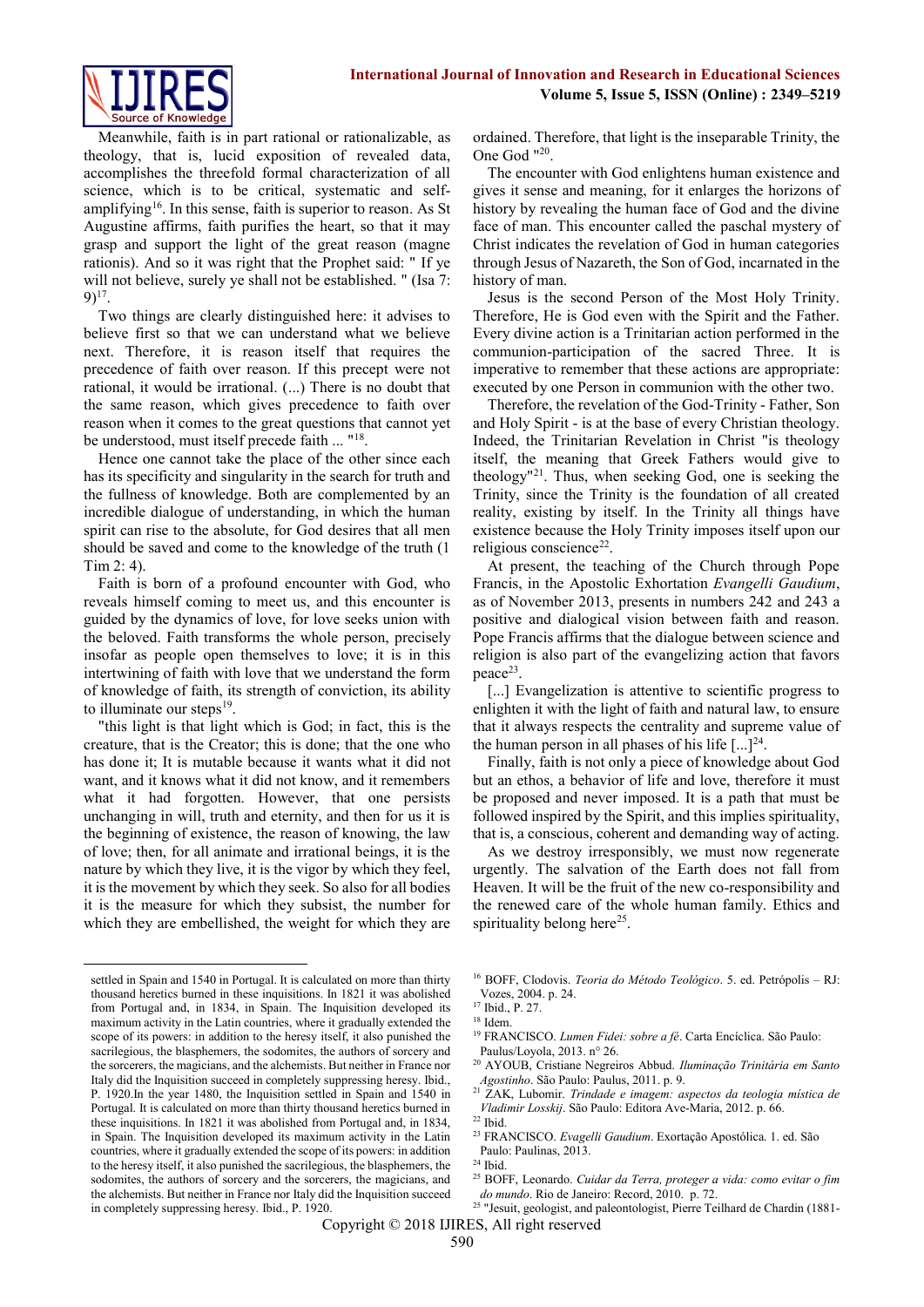

### **IV. TEILHARD DE CHARDIN AND THE NATURAL THEOLOGY**

Pierre Teilhard de Chardin<sup>26</sup> (1881-1955) conceives salvation as an evolutionary process of cosmic scope, for as a scientist he thinks of faith and its implications from the prism of science, relating scientific data with God's Revelation in a new and innovative perspective.

(...) The living Church: the seed of super-vitalization established in the bosom of the Noosphere by the actual appearance of Christ ... gradually sustaining the whole growing mass of the world, and converging concentrically towards the same apex (...) to conclude (...) a last and supreme definition of the Omega point: focus at the same single and complex time, where, consolidated by the Christic person, three fitted centers (we could say) discover themselves, ever deeper: immanent ("natural") of the human-cosmic cone; more deeply, in the middle, the immanent ("supernatural") summit of the "ecclesiastical" or Christic cone; and, finally, entirely in the heart, the transcendent Trinitarian and divine center. The complete Pleroma takes place under the mediating action of Christ-Omega (TEILHARD, apud FASANO, 2009, page 43)<sup>27</sup>.

Teilhard's scientific vision opens a fascinating perspective on this dialogical relationship between science and faith since it seeks to give a new meaning to Christian teachings by supporting them with evolution<sup>28</sup>. A very daring and demanding task that cost him many misunderstandings and even exile. However, his contributi- -on expresses a true contemporary dialogue between science and theology<sup>29</sup>.

Even though not being a systematic theologian professional, Teilhard's reflections on the meaning of the universe from a Christian perspective offer new insights that the formal theology of nature cannot disregard<sup>30</sup>.

Teilhard began to elaborate a new vision on Christianity and the cosmos<sup>31</sup> because he was no longer satisfied with the answers of the theology of his time, precisely during the period of preparation of the Vatican I, a time for the affirmation of dogmas and condemnations of the modern world. Teilhard was frowned upon for a long time, both by

1

the official Church and by his superiors, but he did not abandon his revolutionary attempt to give the reasons for his faith.

"The most important [of Teilhard] lies in the fact that he opened the dimension of hope for our time again. The religious aspect of the theory of evolution came at a time when the world - or at least the European and American world - had grown tired of existentialism and dialectical theology. This return to the analysis of one's existence, that scorpioid contortion of poison stinging against oneself, this flirtation with evil, that excavation in the vast depths of one's being had led to the petrification of the thought" 32 .

His elaborate knowledge of natural history led him to a radical interpretation of Christian teachings about God, Christ, creation, incarnation, redemption, eschatology in the light of a continual evolution of the world and life $33$ . Thus, Teilhard performs a powerful cosmic synthesis that reconciles science and faith. The purpose of his thought is the future of humanity, for which Teilhard calls all men to work for the salvation of all<sup>34</sup>.

Teilhard wondered about the future of the Earth and affirmed that the society underwent a crisis of progress<sup>35</sup>. His clarity was blunt, for he knew that from the actions and attitudes of everyday life the blossoming and the success- -fulness of all evolution of the earth depend on  $36$ . The success of the world is the fruit of its material progress, capable of creating the necessary and favorable conditions to the growth and unfolding of its mental and spiritual possibilities<sup>37</sup>.

By our collaboration, which he stimulates, the Christ is consumed, reaches his fullness, from every creature. It is St Paul who tells us: We imagine perhaps that the creation, after so long, is finished. It is a mistake; it seeks to be more beautiful even in the highest areas of the world. " Omnis creatura adbuc ingemiscit et parturil " ("All creation to the present moment groans in labor pains"). And it is in perfecting that we serve, even on the humblest work of our hands. These are the meaning and price of our deeds. Under the Matter-Soul-Christ interconnection, whatever we do, we will bring back to God a portion of the being He desires. Through each of our works, we work, atomically, but, to

<sup>33</sup> Ibid., P. 110.

<sup>1955)</sup> had chosen academic teaching and began his teaching as assistant professor of geology at the Institut Catholique de Paris. But some confidentially written notes of original sin, in which he sought a bonding between dogmatic-theological data and the modern evolutionary view, are at the root of his definitive departure from academic teaching. He lived in China, with periodic stays in Paris and trips to other parts of the world, for about twenty years, from 1926 to 1946, engaged in the scientific work of research and cataloging of paleontological material and missions of study. He returned to Paris at the end of World War II, but shortly afterwards, in 1950, shortly after the publication of the encyclical *Humani Generis*, he had to return to the exile, moving to New York, where continued working as a researcher and where death kisses him on Easter in 1955". GIBELLINI, R. *A teologia do Século XX*. Trad. João Paixão Neto. São Paulo: Loyola, 1998. p. 175

<sup>27</sup> FASANO, Anderson. *O pensamento escatológico de Pierre Teilhard de Chardin.* 2009. 120 f. Dissertação (Mestrado em Teologia). Pontifícia Universidade Católica de São Paulo. São Paulo. 2009.

<sup>28</sup> HAUGHT, John F. *Cristianismo y ciencia: Hacia una teología de la naturaleza*. Trad. José Manuel Lozano Gotor. Maliaño (Cantabria): Editorial Sal Terrae, 2009. p. 109-110. The Teilhardian notion of

evolution is therefore equivalent to a law of phenomena: a typical temporal convergence of reality in a state of continuous genesis. A convergence that goes from cosmic dust to matter, the formation of atoms; from atoms to molecules and from them to viruses, following cells, plants, animals and, finally, man. Not only material growth but also psychic. The Teilhardian universe is, therefore, a system in the process of organization: complexity and interiorization. PIN, Alex Gonçalves. *PIERRE TEILHARD DE CHARDIN: Uma perspectiva teológica para a juventude*. In: *REB*. Petrópolis: Vozes, n.293, 2014. p. 126.

Ibid., P. 23.

<sup>30</sup> Ibid., P. 105.

<sup>31</sup> Idem.

<sup>32</sup> HAUGHT, John F. Op. Cit. P. 111.

<sup>34</sup> CUYPERS, Hubert. *Pró ou Contra Teilhard*. Trad. Frei Eliseu Lopes, O.P. Cadernos Teilhard 1. 2.ed. Petrópolis – RJ: Vozes, 1969. p. 7.

<sup>35</sup> Ibid., P. 6.

<sup>36</sup> Ibid.

<sup>37</sup> Ibid., P. 7.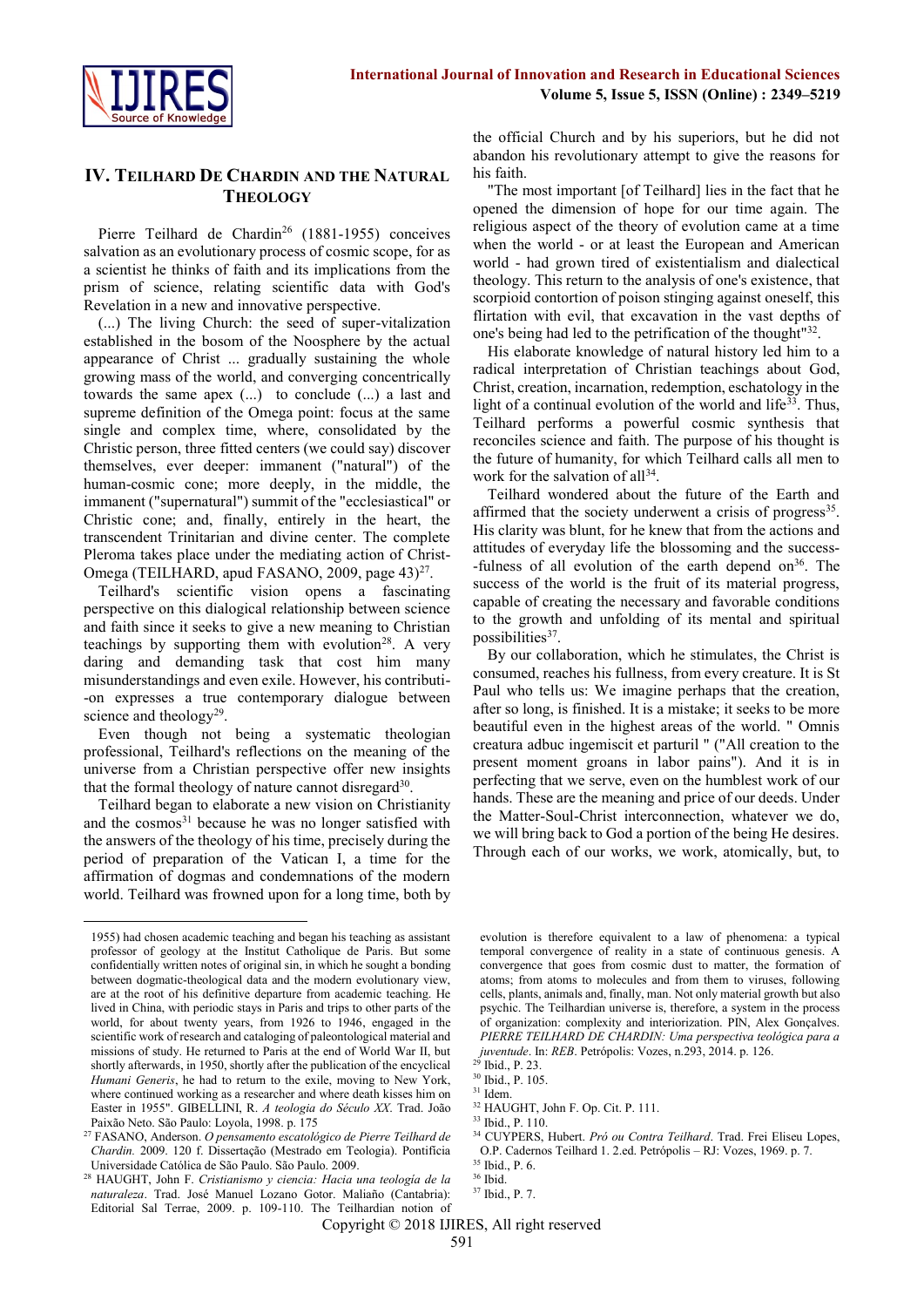

build the Pleroma, that is, to bring the Christ a little finishing<sup>38</sup>.

Teilhardian thought fulfilled a genuine reconciliation between faith and reason, matter and spirit, man and nature, with the ultimate goal of the God-Omega, unconditional Love. His friendly and reconciling vision of cosmic reality presents a horizon of hope through the commitment to the active and voluntary collaboration of man in the great evolutionary movement, which drags the universe, with humanity, always forward<sup>39</sup>.

As Teilhard sees it, human beings possess a supernatural vocation which goes beyond their material and contingent condition, and for that reason, we discover all our dignity, "finial of evolution,". The future of humanity lies on its responsibility and freedom $40$ . However, this implies that the creature must work if it wants to be better created  $41$ , it must actively participate in the creation and its evolutionary process, as it has been called for it from its beginnings (cf. Gen 1: 27-31).

There is a fundamental terrestrial vocation of the man that he has to accomplish for the simple fact of being a man. It belongs to its structural and ontological status, whether it is the primitive man or the homo sapiens-sapiens of the postindustrialized era. We must realize what we are and what God wanted when he placed us within the so-called *on the way to the celestial nation history*. This vocation is before any other earthly vocation. The first vocation of the terrestrial man consists of him being a man. Man will realize his humanity if he continually keeps in relation with the totality of the reality that is in him and with what surrounds him. Man arises as a knot of relationships facing all directions<sup>42</sup>.

Teilhard´s works reveal the synthesis of the two truths, the outside and the inside, which is, the Church and Science<sup>43</sup>. Teilhard has always been a man of faith and a faithful, as well as of science and research, and has never overvalued one against the other. Both walked together, in harmony and balance, leading him to go beyond the boundaries and far ahead of his time. His transit through the two strands of life and knowledge has received much criti- -cism from both the Church and scientists<sup>44</sup>.

However, his thinking represented a watershed in the reading and understanding of "materialistic science," for he proposes a spiritualistic reading of scientific data, without giving up its status<sup>45</sup>. "Matter is the matrix of spirit<sup>46</sup>". The spirit progresses towards a progressive liberation of this matter and finally continues its transcendent existence, free from the laws of physics, space and time<sup>47</sup>.

Concerning faith and the Church, his contribution broadened the horizons of theological science in the reflection on nature. Teilhard stated that the phenomenon of thought (noosphere) $48$  and the subject world are considered part of nature, and are not strangers to it, as modern materialist science conceived.

The more comprehensive empiricism of Teilhard, which returns the domain of thought to its real home in nature, questions the materialist metaphysics of scientific naturalism that underlies the modern assumption that the universe has no purpose. At the same time, Teilhard's refusal to separate the subjectivity - or thought - from nature as a whole offers theology a way to give meaning to the Christian belief that God acts in life most intimately and effectively, while always mysterious<sup>49</sup>.

"My Father works until now, and I also work" (Jn 5:17). This gospel phrase may indicate the dynamism of the work of creation, for God did not create and abandoned his work, but He is continually working in this dynamic process. In this way, the idea of evolution is not an absurdity opposed to the concept of God's creation but allows us a greater understanding of creation itself as a divine process of human collaboration such as Teilhard.

As far as creation is concerned, the theory of evolution is no longer disputed today, but the purpose of the attempts is to explain how it occurred. Several theologians and also

**<sup>.</sup>** <sup>38</sup> CHARDIN, Pierre Teilhard de. *O Meio Divino: Ensaio de vida interior*. Trad. Celso Márcio Teixeira. 2.ed. Petrópolis – RJ: Vozes, 2014. p. 29.

<sup>39</sup> Ibid., P. 11.

<sup>40</sup> Ibid., P. 8.

<sup>41</sup> Ibid.

<sup>42</sup> BOFF, Leonardo. *O destino do homem e do mundo*: *ensaio sobre a vocação humana*. 12.ed. Petrópolis – RJ: Vozes, 2012. p. 44.

<sup>43</sup> FREIRE-MAIA, Newton. *Criação e evolução: Deus, o acaso e a necessidade*. Petrópolis – RJ: Vozes, 1986. p. 166.

<sup>44</sup> Ibid., P. 168.

<sup>45</sup> Ibid., P.174.

<sup>46</sup> Evolution is a law that governs all phenomena; is a convergence marked by material complexity and psychic interiority. In the words of Teilhard Chardin, complexity-consciousness. Cosmic dust coming out from the Big Bang becomes more complex changing into the matter. After that, the matter becomes more complex, and we have life. And here is the great question and the great conclusion projected by Teilhard Chardin: what would be the result if we considered the complexification of life, the complexification elevated to infinity? The answer is immediate: The Spirit. PIN, Alex Goncalves. PIERRE TEILHARD DE CHARDIN ..., p. 127.

<sup>47</sup> CUYPERS, Hubert. Op. Cit. P. 12.

<sup>48</sup> The noosphere, the Greek noûs, "spirit", "psyche" and sphaîra at Latin Sphaera, "sphere", Teilhardian neologism, is the thinking layer (human) from Earth, constituting a new realm, a specific whole and organic, on a path of unanimity (material unification, spiritual union), and distinct from the Biosphere (living unreflected layer), though nourished and sustained by it. The Noosphere as we shall see is an already given reality, but also

a value to be realized freely, from the Hominization. The Noosphere, hyperphysical reality, has in Humanity its concrete base, and therefore, planetary dimensions.

<sup>&</sup>quot;Well, what we propose here, despite what this perspective may have at first approximation, of disproportionate and fantastic, is to look at the thinking envelope of the Biosphere as being the same order of zoological grandeur (or, if one wishes, telluric) of the Biosphere itself. The more we consider it, the more this ultimate solution seems to be the only authentic one. If we do not give up making Man enter into the general history of terrestrial unity without mutilating it, to him - and without disorganizing it- it is necessary to place it above it, without, however, uprooting it from it. And all this amounts, in one way or another, to suppose, above the animal Biosphere, a human sphere, the sphere of reflection, of conscious invention, of the felt union of souls (the Noosphere, if you will), and conceive in origin of this new entity, a phenomenon of transformation: The Hominization. Humanity cannot be less than this without losing what constitutes its most assured physical characteristics, or (which would also be lamentable) without becoming among the other terrestrial objects a Reality impossible to be located scientifically. Either it is an unprecedented and unmeasured fact - and then it does not enter our natural frameworks, to say: our Science is vain-, or it represents a new turn in the upward spiral of things - and in that case we see no other turn that corresponds to it, but the primordial organization of matter " (Cf. *L´hominisation. Introduction a une étude scientifique du phénomène humanain*, 1925.). CHARDIN, Theilhar de. *O fenômeno humano*. Trad. José Luiz Archanjo. São Paulo: Cultrix, 1986. p. 210.

<sup>49</sup> HAUGHT, John F. Op. Cit. P. 117.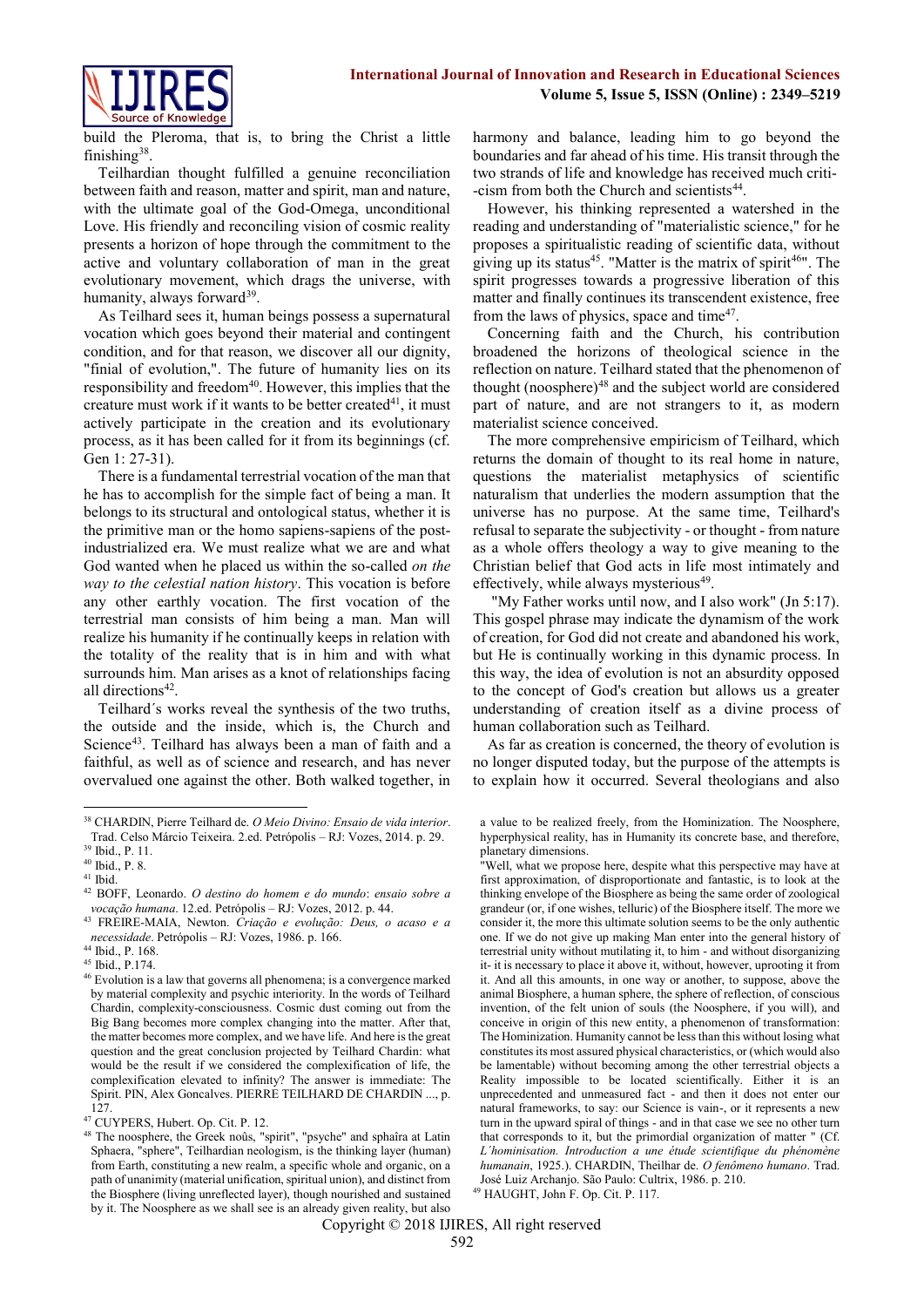

important scientists of nature believe that the appearance of the universe and the progressive development of life on Earth would go back to an intentional process that has in God its origin<sup>50</sup>.

## **V. EDGAR MORIN AND THE COMPLEX THINKING**

Edgar Morin states that, at first glance, complexity is a fabric (complexus: what is woven together) of associated heterogeneous constituents: it places the paradox of one and multiple<sup>51</sup>. In a second moment, complexity is effectively the fabric of events, actions, interactions, retroactions, determinations, accidents, which constitute our phenomenal world<sup>52</sup>.

This idea of complexity does not eliminate the imprecisions, the ambiguities, the uncertainties, the disorder, on the contrary, considers them an essential element for a holistic knowledge of the surrounding reality<sup>53</sup>. It is unlike, however, the modern scientific paradigm created by Descartes, which separates the thinking subject (ego cogitans) and the understood thing (res extensa), that is, philosophy and science, and places as a principle of validity the "clear and distinct" which is understood as the disjunctive thinking itself $54$ .

This thought had its importance and contribution to the Western world, especially in the development of science and philosophy. However, the consequences of this fragmentary conception began to be felt more strongly in the twentieth century<sup>55</sup>. To cite some of these consequences, I highlight the two great wars, the Holocaust and the Cold War.

This disjunction favors a one-dimensional view, which does not allow for scientific self-criticism, and for that reason, one must be aware of the nature and consequences of paradigms that mutilate knowledge and disfigure the real<sup>56</sup>. We must take into account that our standards delimit the organization of our thinking, and have hidden principles that govern our view of things implicitly in our minds<sup>57</sup>.

Unfortunately, by the mutilating and unidimensional vision, a high price has been paid for the human phenomena: mutilation cuts the flesh, bloodshed expands suffering. The inability to conceive the complexity of anthropo-social reality in its micro dimension (the individual being) and its macro dimension (the whole of planetary humanity) leads to endless tragedies and leads us to supreme disaster. We are told that politics "must" be simplistic and Manichean using its manipulative design that uses blind drives. But political strategy requires complex knowledge because it builds itself into action for and

<sup>50</sup> KRAUSS, Heinrich; KÜCHLER, Max. P. 62.

**.** 

<sup>58</sup> Ibid., P. 14. <sup>59</sup> Ibid.

against the uncertain, the chance, and the multiple sets of interactions and feedbacks<sup>58</sup>.

Morin states that complex thinking came to us by the path of science, the one that had once rejected the idea of comp-  $-$ lexity<sup>59</sup>. The fact is that the very development of physical science, obeying a single and determined law, revealing a perfect order of the world, finally led to the complexity of the real $^{60}$ .

A hemorrhagic principle of degradation and disorder (according to the law of thermodynamics) was found in the physical universe, which contradicted the logic of a simple original form (atom), giving rise to extreme physical complexity<sup>61</sup>. Hence it was found that the cosmos is not a perfect machine, but a process in the process of disintegration and organization at the same time $62$ .

We are still blind to the problem of complexity. The epistemological disputes between Popper, Kuhn, Lakatos, Feyerabend, etc., do no mention it. Now, this blindness is part of our barbarism. We need to understand that we are still in the barbarian era of ideas<sup>63</sup>.

This paradigm shift must reach all areas of knowledge, especially technology, communications, cybernetics and new technologies that emerge overnight. The complex requires a thought that captures relations, interrelationships, mutual implications, multidimensional phenomena, which are realities that are simultaneously supportive and conflicting<sup>64</sup> .

Theology as a science must follow this path; otherwise, it will be a kind of knowledge without incidence and consequence in an increasingly complex and relational society. The Christian proclamation must take into account these new agoras of culture and the multifaceted understanding of humankind. Transdisciplinarity has become a necessity not only of universities but all knowledge, for life is a complex fabric.

Today interdisciplinarity is no longer enough to solve the contemporary problems. We need to prepare citizens capable of facing the issues of their time<sup>65</sup>.

Paradoxically, our ability to apprehend reality through the various means of technology and science allowed us to access a more complex, relational and dialogical knowledge. However, we are not yet ready to deal with complexity and its implications.

Nevertheless, the Teilhardian worldview seems to portrayal this new paradigm of complexity finely, because its trans disciplinary approach combines science, philosophy, and theology<sup>66</sup>, considering the cosmos in its material and spiritual totality, as well as all its teoanthropological potentiality.

<sup>66</sup> VASCONCELOS, Aparecida Maria de. Op. Cit. P. 29.

<sup>51</sup> MORIN, Edgar. *Introdução ao Pensamento Complexo*. Trad. Eliane Lisboa. 4. ed. Porto Alegre - RS: Sulina, 2011. p. 13.

<sup>52</sup> Ibid.

<sup>53</sup> Ibid., P. 14.

<sup>54</sup> Ibid., P. 11.

<sup>55</sup> Ibid.

<sup>56</sup> Idem.

<sup>57</sup> Ibid.., P. 10.

 $60$  Ibid.

 $61$  Ibid.

 $62$  Idem.

<sup>63</sup> Ibid., P. 15-16

<sup>64</sup> MORIN, Edgar. *Educação e complexidade: os sete saberes e outros ensaios*. Edgar Morin; Maria da Conceição de Almeida, Edgard de Assis Carvalho, (orgs); Trad. Edgard de Assis Carvalho. 6. ed. São Paulo: Cortez, 2013. p. 22.

<sup>65</sup> Ibid., P. 27.

<sup>67</sup> MORIN, Edgar. Op. Cit. P. 36.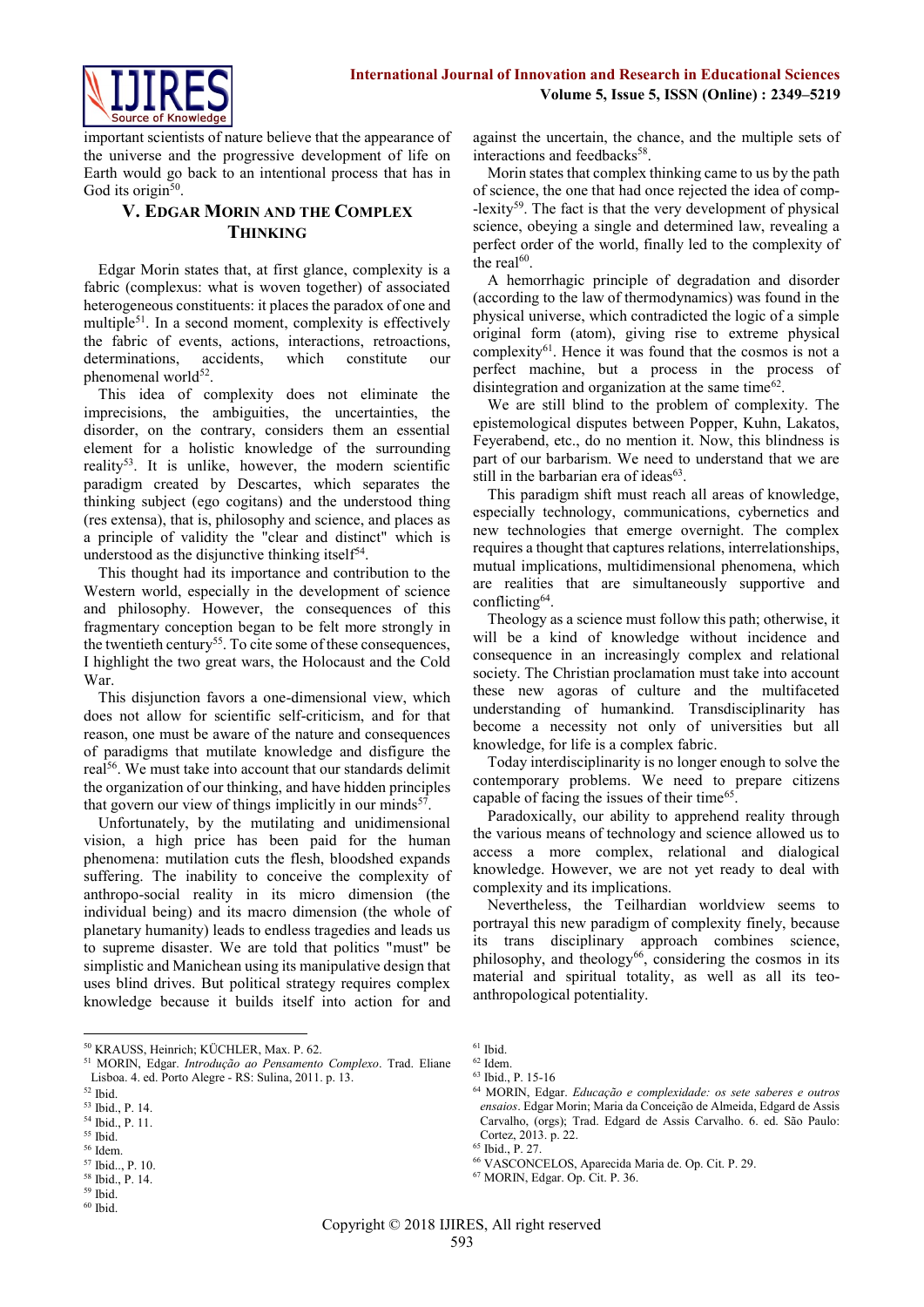

In this way, inspired by the geopaleontologist and French Jesuit, theology can project itself into new horizons of human knowledge, even physical and "exact," to discover new unfoldings of its knowledge in the human fabric.

Christian theology is based on the Trinitarian model, in which unity and diversity are implicated and interrelated through the divine persons. Consequently, they are ones in their substance and multiples in their uniqueness. This fundamental fact of our Christian faith is indicative of the idea of complexity, which connects the one with the multiple, the whole with the parts, and finally considers reality in its totality, or preferably in its complexity.

Therefore, theology as science has an unimaginable future in this new paradigmatic era. Perhaps it may discover itself in a new way as the queen of sciences and the mystagogue of the most supreme knowledge, simpler and more relational and therefore complex. The challenge and task of the new evangelization are to present the content of the Christian message by relating it to the latest developments brought about by the paradigm of complexity.

One of the preliminary achievements in the study of the human brain is the comprehension that one of its superiorities over the computer is to be able to work with the insufficient and the vague; it is necessary, from that standing point, to accept a certain ambiguity and a precise ambiguity (in the relation subject/object, order/disorder, self-hetero-organization). It is essential to recognize phenomena, such as freedom or creativity, inexplicable outside the complex frame that is the only one to allow its presence<sup>67</sup>.

## **VI. Is A NEW PLANETARY CIVILIZATION POSSIBLE?**

Leonardo Boff in his work " Nova Era: Civilização Planetária<sup>68</sup>" makes a theoretical and multifactorial reflection of our current reality, which imposes itself as a new model of civilization. He points out that matter conceived as mass and energy led the way of the progress of cultures, especially from the nineteenth century onwards. Today we have the information, which has been widely developed by science and worked by the technique, thus generating a new paradigm and reorienting the directions of the current civilization.

We live in a new era: the era of the image, of scenarios and virtual reality, which increasingly gains space and meaning in the lives of the new generations. Hence, truth acquires a new meaning and veracity corresponds to the truth lived in a dynamic, open and complex way $69$ . The content is no longer restricted to the text itself but becomes

**.** 

an image transporting us to the virtual and symbolic, where its reach expands and sometimes is completely lost.

The information society works with images and scenarios, each time trying to capture the movement of reality and its configurations from the set of relationships and contexts. The human being participates in these scenarios and captures the truth as it adapts to changing situations. Truth means capturing the meaning of the scenario, open to the totality of reality characterized by complexity, contradiction, complementarity, and evolution. Order-disorder-organization, as Ilya Prigogine has shown, constitute the underlying dynamics of reality. To be stuck in the text and the truth dictated and revealed in the text is to take a moment in the setting of history, to lose its evolutionary and open meaning $\frac{70}{2}$ .

Another very prominent and predominant feature of this new civilizing process is globalization, which is marked by economic data, in which all nations and states connect in a continuous network of interdependencies and dependenci- -es<sup>71</sup>. However, the economic factor is together with other underlying factors such as ideologies, the search for spirituality<sup>72</sup>, values and even wars<sup>73</sup>.

The Teilhardian thought defines that the spirit is the perfection of matter, for that reason, the matter is not enough for itself, as the evolution of matter is the spirit. Among them are deep connections due to the powerful incarnation of the Word, which Teilhard calls mysticism. Thus, all the sensitive and spirit-bearer $74$ .

Boff states that this new cosmological understanding has made us understand the universe as an immense, complex, contradictory, and vast complementary process that unites all living and inert beings by a web of relationships in such a way that nothing exists outside the relation<sup>75</sup>.

In this sense, the paradigm of complexity has been launched and has launched its challenges to contemporary civilizations and culture. Complexity is not data to be considered, but a fact to be experienced by us and future generations. The complexity is not related exclusively to science, but above all to everyday life, where it seems generally absent<sup>76</sup>.

Still, as regards the process of globalization, the war factor is revealing, since, around the two great wars (1914- 1918 / 1939-1945) and the Gulf War (1991), the nations united in strange solidarity, aimed at the genocide and the deaths of thousands<sup>77</sup>. Then the countries were united in search of elements which were common to all humankind, and the League of Nations (UN) was created, in other words, new forms of cooperation and relationship in favor of life in its totality.

Nevertheless, no cause, however noble and fundamental, was able to unite humanity in the process of relationship

Copyright © 2018 IJIRES, All right reserved

<sup>67</sup> MORIN, Edgar. Op. Cit. P. 36.

<sup>68</sup> BOFF, Leonardo. *Nova Era: A civilização planetária*. São Paulo:

Ática, 1994. <sup>69</sup> Ibid., P. 11-25.

<sup>70</sup> Ibid.

<sup>71</sup> Ibid., P. 31-33.

 $72$  Another factor in globalization is hunger and thirst for spirituality, reflection on the meaning of life and the ultimate meaning of the technological adventure that the human being has begun in the last four hundred years. There is a growing certainty that it is not enough to

accumulate and have more, to know more about the universe and to broaden our cosmic vision. Therefore, it is important to be more and develop our capacity to experience, dialogue and learn in contact with the different and with the absolute Otherness, conventionally called God. Ibid., P. 36.

<sup>73</sup> Ibid., P. 34.

<sup>74</sup> CHARDIN, Pierre Teilhard de. *O Meio Divino...,* p. 24-25.

 $75$  Ibid.

<sup>76</sup> MORIN, Edgar. *Introdução ao Pensamento Complexo...,* p. 57. <sup>77</sup> BOFF, Leonardo. *Nova Era: A civilização planetária*... p. 38.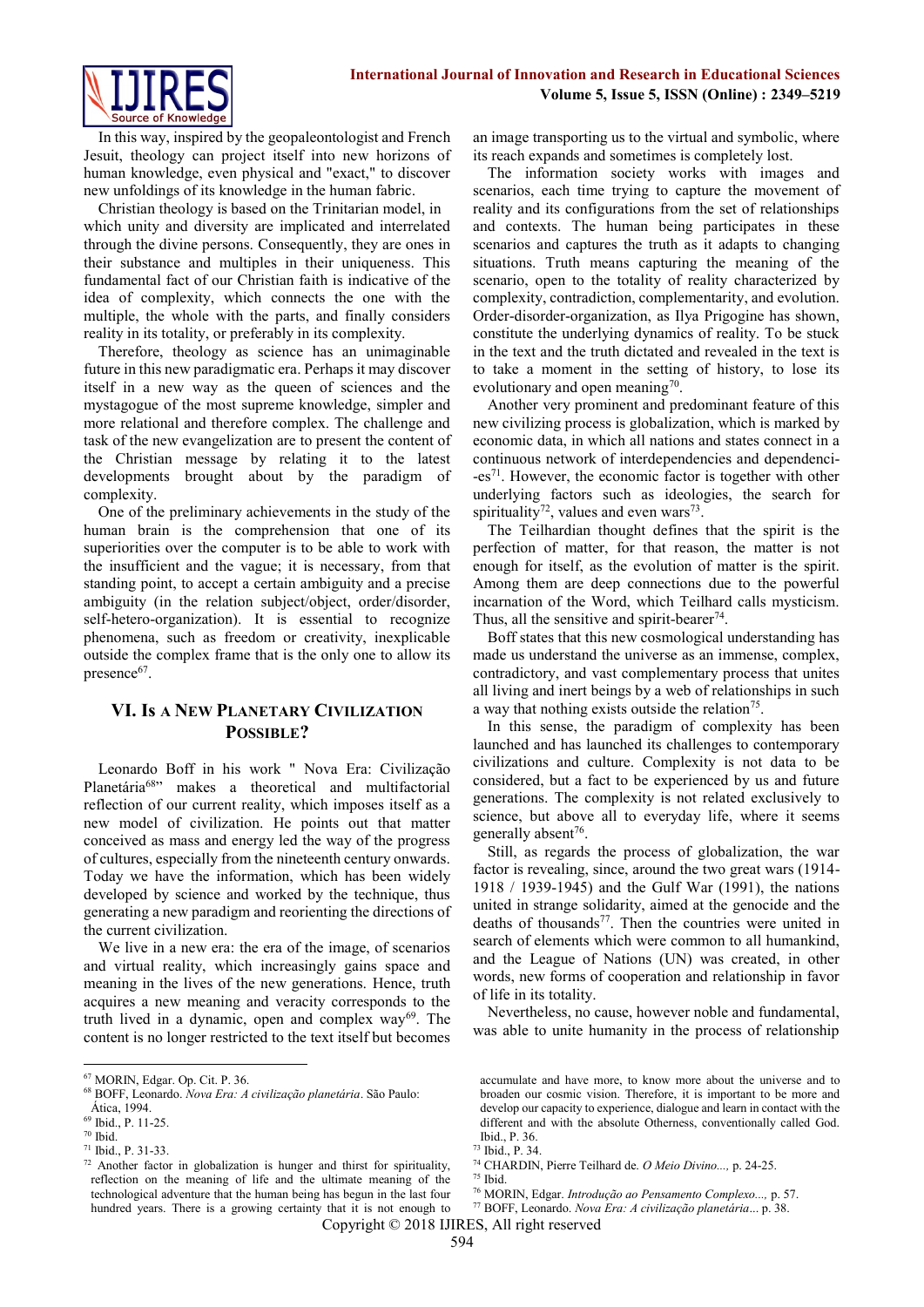

and cooperation. Today more than two-thirds of the world's population is excluded from the basic conditions of life, living between the threshold of life or death, urging the awakening of a new global consciousness of humanity, where each perceives the need for relationships and conne- -ctions in which we are all imbricated.

The process of evolution depends on the process of hominization<sup>78</sup>. No society, as advanced and technological as it may be, will be capable of real progress if it does not consider humanity in all its complexity. We only evolve as humanity if we promote it and raise it above our interest matters, if we project ourselves beyond ourselves so that we can perceive the whole that is in part and the part that is in the whole<sup>79</sup>.

So, the question is: Is a new planetary civilization possible? That is, the awakening of a new human consciousness, which unites us in a broad web of relationships and connections? Perhaps the answer is a cosmological spirituality, capable of making us realize the human phenomenon in its totality, as presented by the great scientist and man of faith Teilhard Chardin.

Would mysticism, as a connection between material and spiritual, be the only means of understanding and relating to reality? If so, Karl Rahner was quite right: "the Christian of the future will be mystical, or he will not be a Christian."

The fact is that change appears in a dynamic and integrated way, and Christianity still has much to tell us. Although many things have already been said over these more than two thousand years, there are still many ways of saying what has already been said and perceiving relationships still unknown and obscure to faith. We are at the beginning of a new chapter in the history of humanity that has just begun.

A cause that profoundly affects us as a human species and as a community of life (biosphere), reaching its cosmic unfolding is the environmental issue. Perhaps no other question raises such a concern for existence on earth as this. The causes of the ecological crisis are anthropic, that is, they are directly related to human activity.

The role of spirituality in this process is mediation between peoples, cultures, and nations, to create a common horizon in which the whole human community can be identified. The environmental issue is a matter of life or death and is not the exclusive concern of NGOs, nor of governments, but of the entire human family since it compromises all biodiversity<sup>80</sup> of the Earth

 $\overline{a}$ 

As we destroy irresponsibly, we must now regenerate urgently. The salvation of the Earth does not fall from Heaven. It will be the fruit of the new co-responsibility and the renewed care of the whole human family. It is here that ethics and spirituality $81$ .

This spirituality is urgent today. Perhaps only spirituality can impose limits on our voracity to dominate nature, and even more, to seek an ecological paradigm based on care and respect. Allowing, therefore, a new look at life on the planet, that considers nature as something alive that has value in itself, regardless of human use. We are not outside environment, nor above it as the one who dominates it, we are part, and we are united to the whole community of life<sup>82</sup>.

Spirituality is related to the qualities of the human spirit, such as love and compassion, patience, tolerance, and forgiveness interrelated to a notion of harmony and responsibility. Jesus is seen as a spiritual model, and his experience is associated with the mystical dimension with the political aspect. That is, it articulates the pure originality of Jesus, his divine sonship and his missionary practice. The conversion requested by Jesus is here interpreted as spiritual transformation, as the essence of spirituality. Spirituality aims at connecting and reconnecting with the sacred, with God. God the Creator is distinct from the world that is his creature, but both are interpenetrated. Undoubtedly, this idea intends to affirm that "the Universe is not indifferent to God, for it is in His heart and belongs to the kingdom of the Trinity"<sup>83</sup> .

#### **VII. CONCLUSION**

"This day I call the heavens and the earth as witnesses against you that I have set before you life and death, blessings and curses. Now choose life, so that you and your children may live "(Deuteronomy 30:19). This verse today gains a profound sense and meaning and presents itself as a final proposal for human existence on Earth.

The ecological question must be seen in this way, as a matter of survival of life on Earth, not only of humanity but of the whole community of living beings, in which we are inserted. It is a call made to our first fathers symbolized by the figures of Adam and Eve: And God said, Behold, I have given you every herb bearing seed, which is upon the face of all the earth, and every tree, in the which is the fruit of a tree yielding seed; to you it shall be for meat. And to every beast of the earth, and to every fowl of the air, and to every

 $78$  Here the disproportion that distorts every classification of the living world explodes (and, indirectly, the whole construction of the physical world) in which the man is not logically figuring but as a new genus and a new family. A perspective error that disfigures and discolors the Universal Phenomenon! In order to give the man a true place in Nature, it is not enough to open a supplementary section in the pictures of Systematics, - even an Order, even an Extra Branch ... By the hominization, in spite of the insignificance of the anatomical leap, it is a New Age that starts. The Earth "changes skin." Better yet, finds its soul. CHARDIN, Teilhard de. *O fenômeno humano...,* p. 197.

<sup>79</sup> MORIN, Edgar. Op. Cit, p. 75.

<sup>&</sup>lt;sup>80</sup> Biodiversity is a recent term that seeks to encompass and define biological diversity in all its forms: ecosystems, species, and genes. The biodiversity that we know of has been built for more than three billion years and is estimated to reach about 10 million species on Earth, of which only one-tenth is known. Biodiversity is of paramount importance

because it "safeguards a series of vital processes for the planet and humanity, the so-called environmental services. These services are diverse, and without them life, as we know it, is seriously threatened. As an example, some environmental services that have biodiversity as their foundation are: a) climate balance; b) quality and quantity of water; c) food production. " Therefore, the loss of diversity implies climate change, and deforestation is considered the second most crucial factor in reflecting on the possible causes of changes affecting the climate. National Conference of Bishops of Brazil. Conferência Nacional dos Bispos do Brasil. *Campanha da Fraternidade 2011: Texto-Base*. Brasília: Edições CNBB, 2010. p. 40-41.

<sup>81</sup> BOFF, Leonardo. *O destino do homem e do mundo*..., p. 72.

<sup>82</sup> Ibid., P. 73.

<sup>83</sup> SILVA, Maria Freire da. *Trindade, criação e ecologia*. São Paulo: Paulus, 2009. p. 235-236.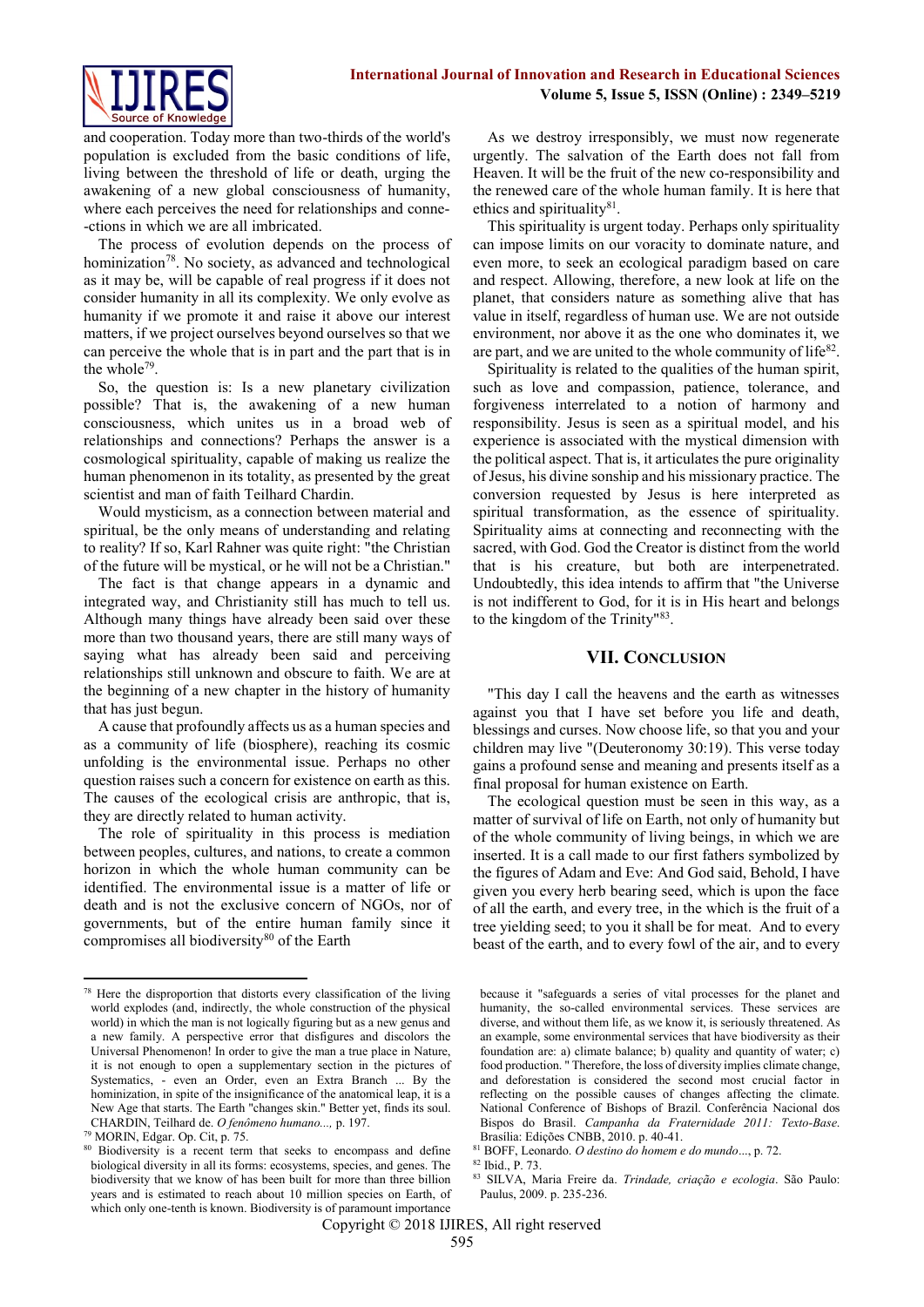

thing that creepeth upon the earth, wherein there is life, I have given every green herb for meat: and it was so. "(Gen 1: 29-30).

Creation has been entrusted to us by the Creator, but history shows us that we have not been worthy of this trust, since we subject creation to the progress of the nations, favoring the excessive greed of few and the exclusion of thousands of poor, who die every day without the minimum. Creation groans in labor pains (Rom 8:22), because it is subject to vanity, and therefore eagerly awaits the manifestation of the children of God (verses 20-21).

It is imperative to consciously manifest our Christian faith on this issue, for faith and theology as science have much to tell us about this ecological crisis in which we are deeply embedded.

Religions offer us designs of the world from millenary emblems and their continuous reissues: primordial waters, the organization of chaos, celestial spheres, etc. Such representations demonstrate the search for the understanding of the cosmos as well as the nature on the part of homo religiosus, in different times and cultures <sup>84</sup>.

We cannot forget that creation as the work of the Creator carries its goodness, beauty, and greatness, and therefore is full of the knowledge of God (cf. Is 6: 3). In this way, it also has many valuable answers and contributions to the problems that humanity faces. It presents clues that tell us about this great mystery of God and life.

In New Zealand, for example, there is a population called "Maori," with very peculiar characteristics, living in harmony with nature, in a sustainable, integral and spiritual way. They are people who relate to nature through a deep spirituality, marked by ethics and respect for life, against a background of the relationship of the Divine. These people have long been preserved from Western colonial contact, which caused them to maintain their values and pass on their beliefs and behavior to future generations.

It is not difficult to perceive in the signs of creation the Spirit of God, who is free and liberating in His work. It is a matter of understanding the *semina verbi*, that is, the seeds of the Word that the Spirit of God which hovers over creation, spread in every corner of the Earth. And therefore the whole Earth is full of His knowledge (cf. Sb 6, 22).

Religions, and above all Christianity, cannot be exclusively focused on their confessional questions, but expose the new and renewing breath of the Spirit that leads us to discoveries and the opening of our horizons. Young men, new mentality! This exclamation is the proposal of the apostle of the Gentiles to Christians.

Given that there are so many intricate articles on this topic and field; this work aims to be a nod among them. It is indeed an invitation, an appeal to open horizons and the search for a cosmic, integral and integrating spirituality, for our life is threatened, and the survival of future generations depends on our sensitivity to life.

The future is in our hands, but we do not know for how long. We know that time will be our judge and the extinction our verdict if we do not engage affectively and effectively in this matter.

#### **ACKNOWLEDGMENT**

Author thanks the dear friend PhD Maria Freire da Silva who has accompanied him in the world of academic research and has taught him that the path of love goes through knowledge.

#### **REFERENCES**

- [1] FRANCISCO. Lumen Fidei: On Faith. Encyclical Letter. São Paulo: Paulus / Loyola, 2013.
- [2] Evangelii Gaudium. Apostolic Exhortation. 1. ed. São Paulo: Paulinas, 2013.
- [3] JOHN PAUL II. Fides et Ratio. Apostolic Letter. 3. ed. São Paulo: Loyola, 1998.
- [4] NATIONAL CONFERENCE OF BISHOPS OF BRAZIL. Campaign of the Fraternity 2011: Base-text. Brasília: Editions CNBB, 2010.
- [5] AYOUB, Cristiane Negreiros Abbud. Trinitarian Illumination in St. Augustine. São Paulo: Paulus, 2011.
- [6] BECKHÄUSER. Father Alberto. Celebrate the Christian Life. 4th ed. Petrópolis - RJ: Vozes, 1988.
- [7] BOFF, Clodovis. Theological Method Theory. 5th ed. Petrópolis - RJ: Vozes, 2004.
- [8] BOFF, Leonardo. Trinity and Society. Series II: The God who frees his people. Col. Theology and Liberation. Rio de Janeiro: Vozes, 1987.
- [9] The Most Holy Trinity is the best community. Petrópolis RJ: Vozes, 2009.
- [10] Take care of the Earth, protect life: how to avoid the end of the world. Rio de Janeiro: Record, 2010.
- [11] The fate of man and the world: essay on the human vocation. 12. ed. Petrópolis - RJ: Vozes, 2012.
- [12] New Age: Planetary civilization. São Paulo: Attica, 1994.
- [13] CHARDIN, Teilhard de. The human phenomenon. Trad. José Luiz Archanjo. São Paulo: Cultrix, 1986.
- [14] The Divine Medium: Essay of inner life. Trad. Celso Márcio Teixeira. 2.ed. Petrópolis - RJ: Vozes, 2014.
- [15] CUYPERS, Hubert. Pro or Contra Teilhard. Trad. Father Eliseu Lopes, OP Cadernos Teilhard 1. 2nd ed. Petrópolis - RJ: Vozes, 1969.
- [16] FREIRE-MAIA, Newton. Creation and evolution: God, chance and necessity. Petrópolis - RJ: Vozes, 1986.
- [17] GIBELLINI, R. The Theology of the Twentieth Century. Trad. João Paixão Neto. São Paulo: Loyola, 1998.
- [18] HAUGHT, John F. Christianity and science: Towards a theology of nature. Trad. José Manuel Lozano Gotor. Maliaño (Cantabria): Editorial Sal Terrae, 2009.
- [19] HAWTHORNE, Gerald F.; MARTIN, Ralph P.; REID, Daniel G. Dictionary of Paul and his letters. In Universalism. Trad. Barbara Theoto Lambert. São Paulo: Vida Nova, Paulus, Loyola, 2008.
- [20] Irenaeus, of Lion. Patristic. Trad. Lourenço Costa. III. São Paulo: Paulinas, 1995.
- [21] KRAUSS, Heinrich; KÜCHLER, Max. The origins: A study of Genesis 1-11. Trad. Paulo F. Valério. São Paulo: Paulinas, 2007.
- [22] LATOURELLE, René. Theology the science of salvation. Trad. Benedictine monks of Serra Clara. São Paulo: Paulinas, 1971.
- [23] MAÇANEIRO, Marcial. Religions & ecology: worldview, values, tasks. São Paulo: Paulinas, 2011.
- [24] MARCOLI, Amarildo. Trinity and Ecology: An Approach to Trinitarian Theology by Jurgen Moltmann in his Relation to the Ecological Paradigm in Leonardo Boff's Works. 2009. 284 f. Dissertation (Master in Theology). Pontifical Faculty of Theology Our Lady of the Assumption. Sao Paulo. 2009.
- [25] Morin, Edgar. Introduction to Complex Thought. Trad. Eliane Lisboa. 4. ed. Porto Alegre - RS: Sulina, 2011.
- [26] Education and complexity: the seven knowledge and other essays. Edgar Morin; Maria da Conceição de Almeida, Edgard de Assis

**.** 

<sup>84</sup> MAÇANEIRO, Marcial. Op, cit. p. 111.